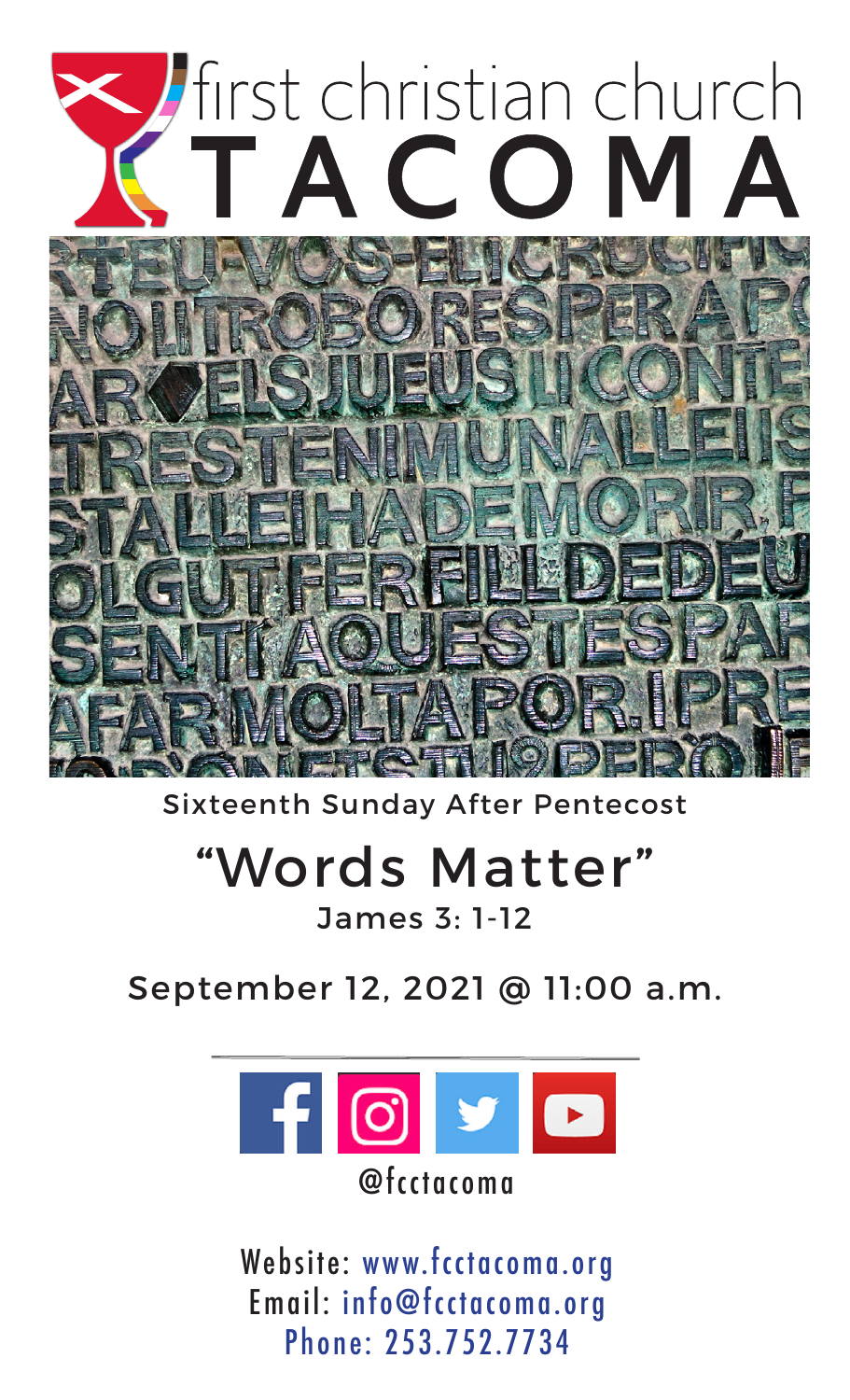### *\*Please stand if you are able*

**Gathering Music** Kenneth Tucker

**Welcome** Rev. Doug Collins

**Prelude FCC Trio** 

I Saw the Light

**Call to Worship**  Jan Riley

*We have come together because of God: We are created and sustained by the power of God's love.*

*We have come together because of Jesus: We accept his revolutionary example that shows us what life means.*

*We come together because of the Spirit:*

*We experience that presence that inspires and blesses our fellowship.*

*Let us worship God through Jesus in the Spirit!*

### **\*Opening Hymn** CH 61

All Things Bright and Beautiful

### **A Time for Prayer** Pastor Doug

After a pastoral prayer is offered, worshippers are invited to light a candle at a nearby station as we continue our time of prayer.

> Live in Charity CH 523

# **Community Prayer Eternal Spirit, Earth-maker, Pain-bearer**

From the New Zealand Prayer Book Find this week's responsive prayer insert in your pew.

## **Scripture Reading Jan Riley**

### **James 3: 1-12**

Not many of you should become teachers, my brothers and sisters, for you know that we who teach will be judged with greater strictness. **<sup>2</sup>** For all of us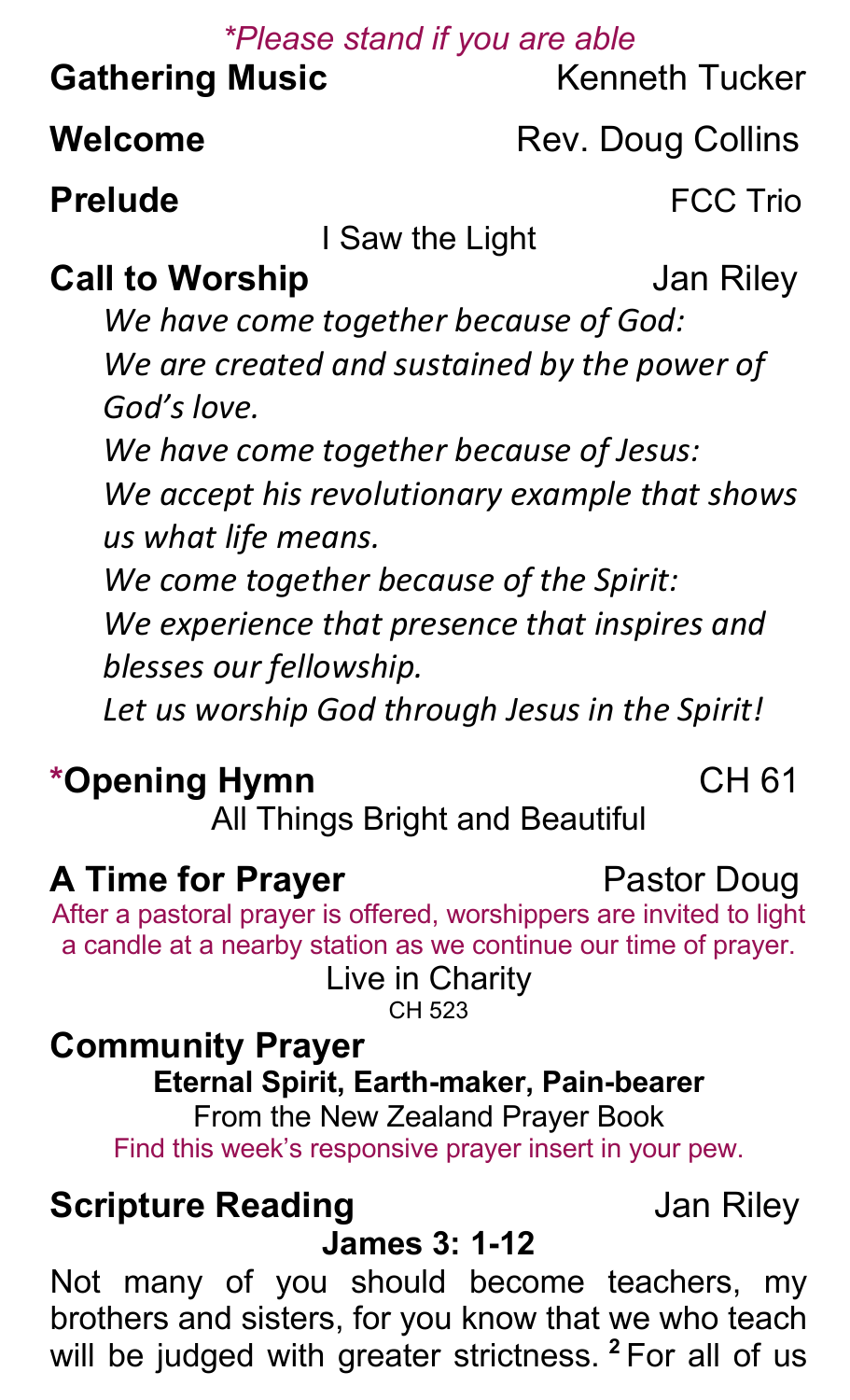make many mistakes. Anyone who makes no mistakes in speaking is perfect, able to keep the whole body in check with a bridle. **<sup>3</sup>** If we put bits into the mouths of horses to make them obey us, we guide their whole bodies. **<sup>4</sup>** Or look at ships: though they are so large that it takes strong winds to drive them, yet they are guided by a very small rudder wherever the will of the pilot directs. **<sup>5</sup>** So also the tongue is a small member, yet it boasts of great exploits.

How great a forest is set ablaze by a small fire! **<sup>6</sup>** And the tongue is a fire. The tongue is placed among our members as a world of iniquity; it stains the whole body, sets on fire the cycle of nature, and is itself set on fire by hell. **<sup>7</sup>** For every species of beast and bird, of reptile and sea creature, can be tamed and has been tamed by the human species, **<sup>8</sup>** but no one can tame the tongue—a restless evil, full of deadly poison. **<sup>9</sup>** With it we bless the Lord and Father, and with it we curse those who are made in the likeness of God. **<sup>10</sup>** From the same mouth come blessing and cursing. My brothers and sisters, this ought not to be so. **<sup>11</sup>** Does a spring pour forth from the same opening both fresh and brackish water? **<sup>12</sup>** Can a fig tree, my brothers and sisters, yield olives, or a grapevine figs? No more can salt water yield fresh.

**Sermon Pastor Doug** 

### **"Words Matter"**

### **\*Listening for the Word in Music** Insert Wonderful Words of Life

### **Call to Offering & Prayer of Thanksgiving**

Offering can be placed at the conclusion of our service in one of the two trays located at the back of the sanctuary. You can also give online anytime at http://bit.ly/fccgiving.